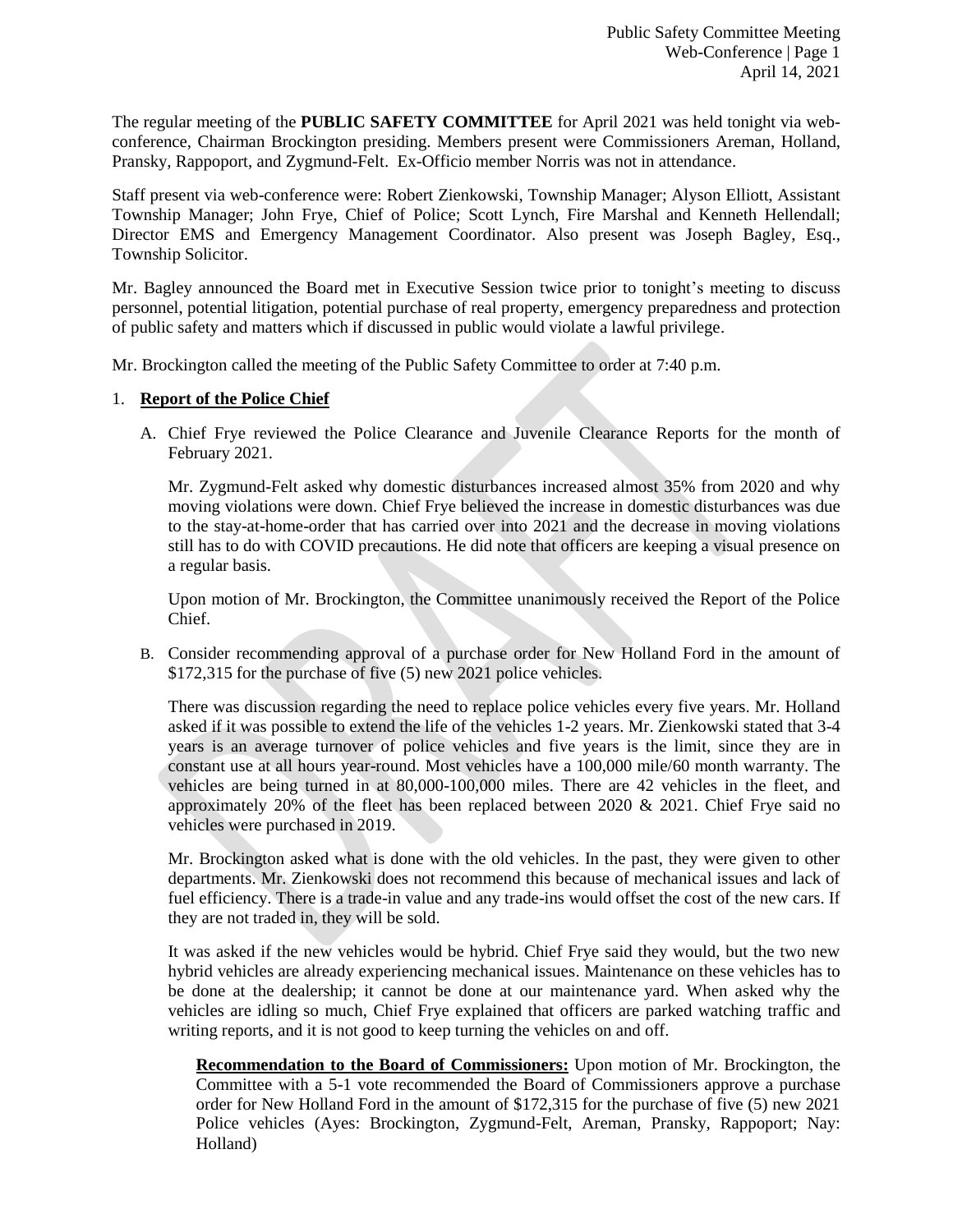C. Consider recommending approval of a purchase order for Havis in the amount of \$27,738.60 for the upfitting of the 2021 Police vehicles

**Recommendation to the Board of Commissioners** Upon motion of Mr. Brockington, the Committee with a 5-1 vote recommended the Board of Commissioners approve a purchase order for Havis in the amount of \$27,738.60 for the upfitting of the 2021 Police vehicles. (Ayes: Brockington, Zygmund-Felt, Areman, Pransky, Rappoport; Nay: Holland)

D. Consider recommending approval of a purchase order for the 2021 SWAT Assessment in the amount of \$5,000.

Chief Frye stated the CTPD participates with nine other jurisdictions within the Montgomery County SWAT-East Region and the fee goes towards equipment, vests, training and vehicles and that Upper Dublin Township takes care of the coordinating of all payments.

Upon motion of Mr. Brockington, the Committee unanimously authorized purchase order for the 2021 SWAT Assessment in the amount of \$5,000.

E. Consider recommending approval of a purchase order for Keystone Munitions in the amount of \$9,000 for the purchase of 9mm ammunition.

Mr. Brockington asked what was being done with the old ammunition and Chief said the Department went through most of it during training exercises. All officers are required to qualify annually on weapons training.

Upon motion of Mr. Brockington, the Committee unanimously authorized a purchase order for Keystone Munitions in the amount of \$9,000 for the purchase of 9mm ammunition.

F. Consider recommending approval of a purchase order for Havis in the amount of \$4,560 for body camera docking station installation in the patrol vehicles.

Mr. Pransky asked if the docking stations will be able to be moved from one vehicle to another given the new vehicles on order. Chief Frye said they will and that the body cameras have been delivered. Training will begin at the end of April, and all officers will be equipped with body cameras by mid-May.

Upon motion of Mr. Brockington, the Committee unanimously authorized a purchase order for Havis in the amount of \$4,560 for body camera docking station installation in the patrol vehicles.

G. Consider recommending approval of a purchase order for two (2) Sergeants to attend the Northwestern School of Staff and Command in the amount of \$8,400.

Mr. Zygmund-Felt asked what criteria decides which Sergeants will attend. Chief Frye said interested Sergeants submit a request including qualifications, and of those qualified, it goes by seniority.

Upon motion of Mr. Brockington, the Committee unanimously recommended the Board of Commissioners authorize a purchase order for two (2) Sergeants to attend the Northwestern School of Staff and Command in the amount of \$8,400.

- H. Chief Frye provided a de-briefing of an incident at Wal-Mart on March 31, 2021. At 6:56 p.m., a man with a gun entered the Wal-Mart at 1000 S. Easton Road, which was also the location of an Active Shooter incident in 2018. Chief commended the teamwork between CTPD and Springfield Township, their training, and compliance by the suspect to make this a safe arrest.
- I. Consider recommending the adoption of a Resolution honoring Sergeant Nicholas Viola upon his retirement after 26 years of dedicated service to the Cheltenham Township Police Department.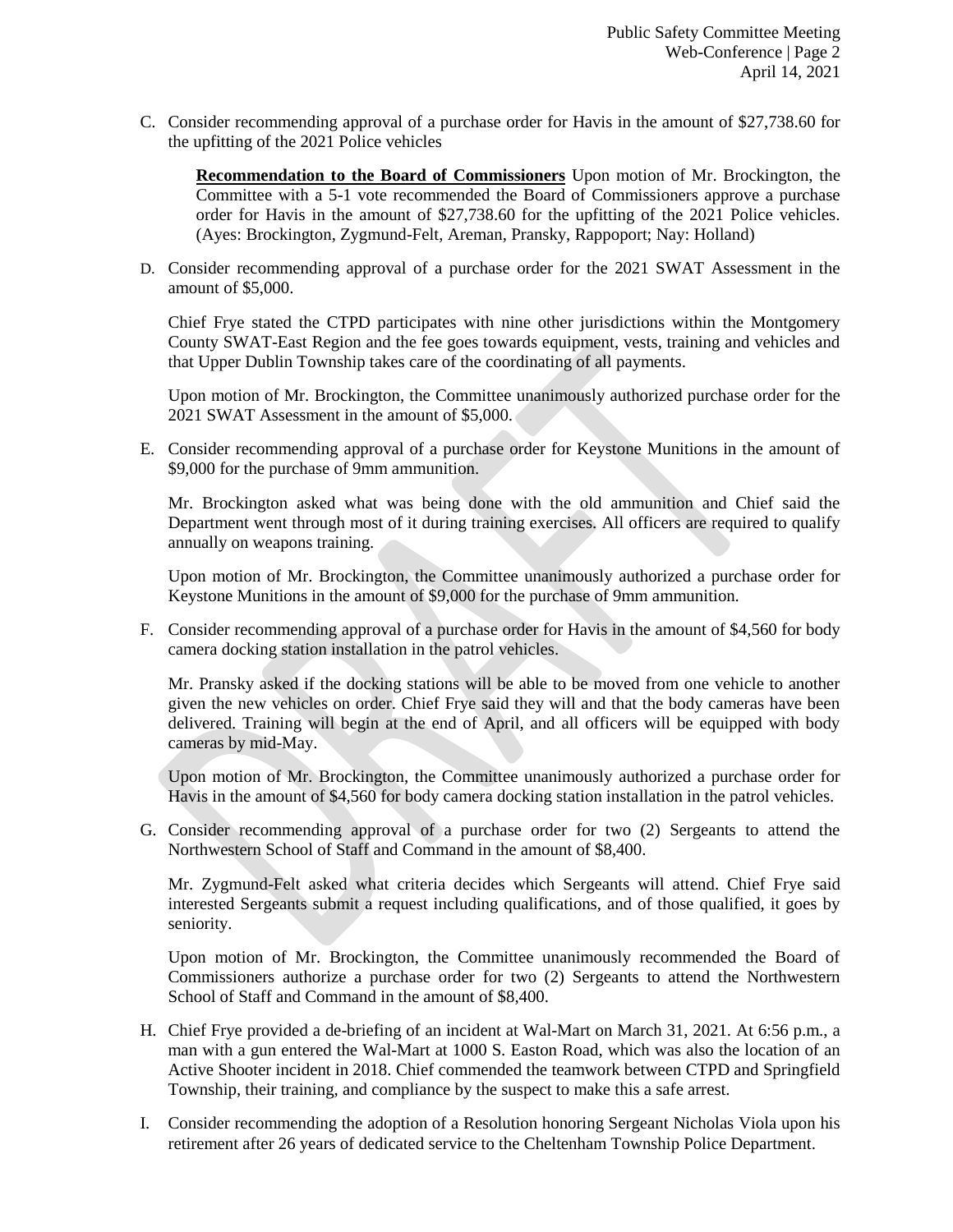**Recommendation to the Board of Commissioners** Upon motion of Mr. Brockington, the Committee unanimously recommended the Board of Commissioners adopt a Resolution honoring Sergeant Nicholas Viola upon his retirement after 26 years of dedicated service to the Cheltenham Township Police Department at the April 21, 2021 Board of Commissioners meeting.

J. Sergeant Jarreau Francis gave a presentation on the Department's accreditation with the PA Chiefs of Police Association, Pennsylvania Law Enforcement Accreditation Program (PLEAC). CTPD is one of only 127 agencies out of 1100 that is currently maintaining accredited status. Sgt. Francis went over the four critical areas that are reviewed, the benefits, and the community interest, and stated that accreditation is an ongoing process, reviewed every three years.

The Committee complimented Sgt. Francis on the presentation and asked how the accreditation impacts daily operations. Officers are required to complete online training, stay updated on changes and complete knowledge checks annually or more as needed, through PowerDMS, the program used to track training and updates. Mr. Areman said he is pleased to see how engaged the Police Department is in this accreditation process. He also suggested there should be guidelines on interactions between Police and schools.

Mr. Areman also asked if there were updates at the PLEAC level on an increased focus between the community and people of color. Sgt. Francis said yes, as updates are issued twice per year and are dictated by current events. Chief Frye stated that vital and critical training is done annually to ensure consistency and application of the PLEAC practices. Mr. Zygmund-Felt asked if PLEAC has an emphasis on diverse hiring. Chief Frye said that recruiting and training is a major focal point and several boxes need to be checked, but diversity is not one.

Mr. Brockington requested residents be able to view the presentation on the Township website and invited Sgt. Francis to make this presentation at the next Civil Rights Task Force.

### 2. **Report of the Fire Marshal**

A. Mr. Lynch presented the fire report for the month of February 2021 and the minutes of the Fire Board Meeting from March 4, 2021.

Mr. Zygmund-Felt noted some errors on the report. He also commented that the average of nine personnel responding to calls is reassuring since there was consolidation of fire companies. Mr. Lynch said he would review and correct the report.

Ms. Rappoport requested again that going forward the number of outside companies responding to Cheltenham calls be included in the reports on a regular basis. Mr. Brockington agreed as well.

Mr. Brockington thanked the Fire Marshal and the Glenside Fire Company, for arranging a lastminute escort back into the Township on Saturday April 4 for the Cheltenham Girls Varsity Soccer Team, who won the Championship game. GFC met the girls' bus at the Fort Washington exit of the turnpike. Mr. Brockington said the girls were excited and it made their day.

Mr. Lynch reported that membership is up in all four fire companies. Membership retention and recruitment is working.

Mr. Lynch reported that after meetings of the four fire chiefs over the past couple months, La Mott Fire Company has been approved to leave their district. Mr. Lynch has been in touch with the County and the 911 system and the changes have been implemented. He relayed that at 4:20 a.m. on April 13, 2021, crews were sent to the Elkins Park House at 7900 Old York Road and encountered smoke in the hallway on the  $9<sup>th</sup>$  floor and a haze on floors 6-9, which was later determined to be from an external source and not a fire in the building. All four companies were on scene, a great response for fire safety in the Township.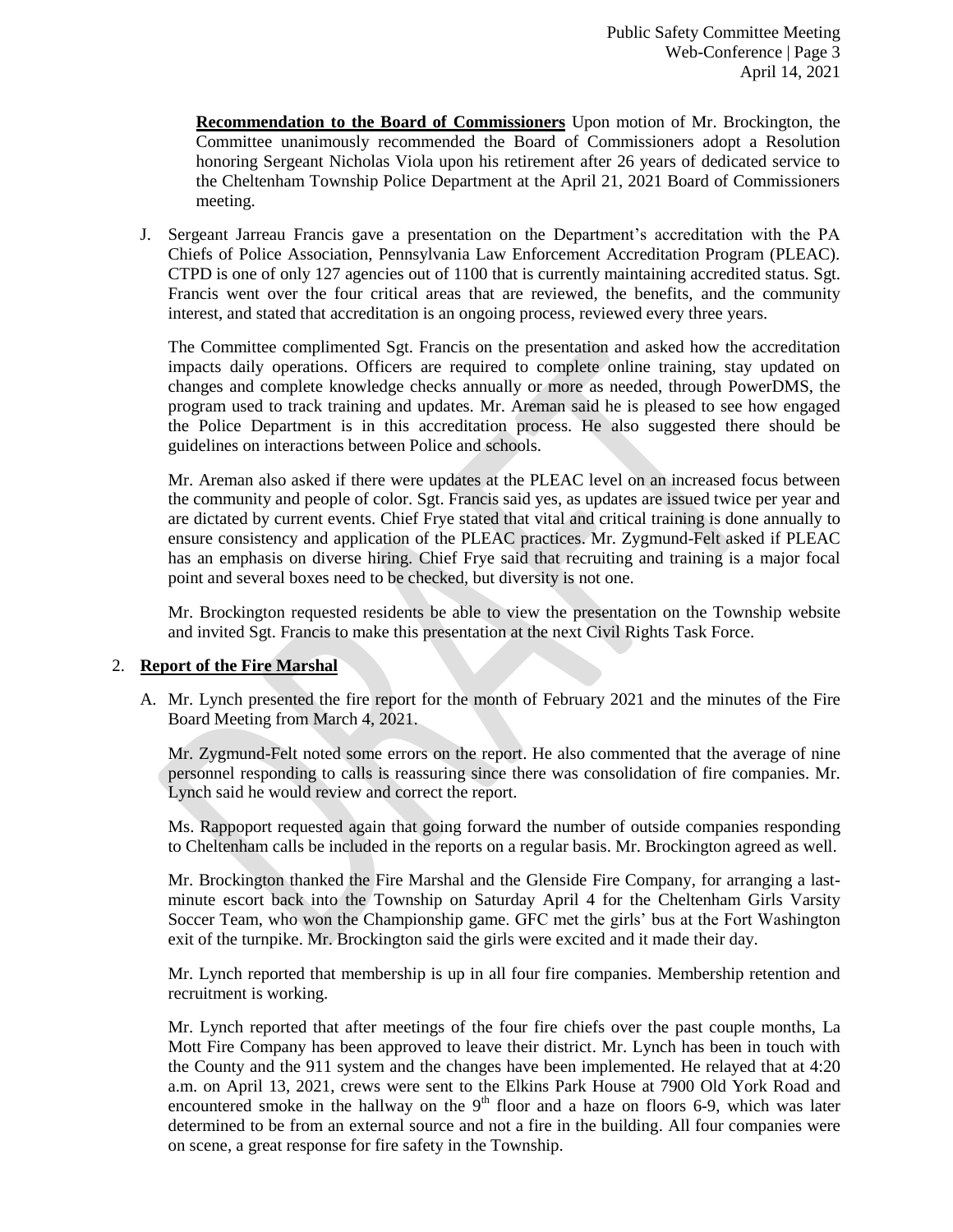B. Mr. Lynch provided a de-briefing on a house fire that occurred Friday, April 2, 2021 at 1:29 a.m. at 200 Deaver Road. Fire was confirmed by 911 and upgraded within two minutes of dispatch. When the chiefs arrived to the back of the house, two floors were well involved. Police were able to get the occupants away from the house and to the ambulance to be checked out. All responding companies worked together and had the fire under control in 45 minutes.

Mr. Lynch tracked the fire back to electric recliners in the family room, but is not sure if it was the chairs themselves or the power strip they were plugged into. Mr. Zienkowski noted that the time of response was eight minutes from dispatch to water on the fire and commended the Glenside Fire Chief for an incredible response time. Ms. Rappoport was grateful to everyone that the family was safe and Mr. Brockington thanked the Police & EMS for the team effort.

On Monday, May 3, at 7:00 p.m., the Glenside Fire Company, Police, and EMS will be visiting the 200 block of Deaver Road at the residents' request to hand out smoke detectors, make sure they are in the correct locations, and work with families on escape plans. Mr. Lynch invited the Commissioners to attend.

Upon motion of Mr. Brockington, the Committee unanimously received the report of the Fire Marshal and the Fire Board Minutes.

# 3. **Report of the EMS Director & Emergency Management Coordinator**

Mr. Hellendall presented the EMS reports for the month of February 2021. He commented that EMS providers across the state have noticed a significant uptick in mental health issues related to COVID. The ambulance association locally and statewide is working to better train EMS providers to deal with these emergencies. EMS is currently mandated by their governing body to transport mental health patients to the emergency room. Five states have amended this to transport to an appropriate mental health facility and that measure is working its way through PA.

Mr. Brockington asked how the HUB program would work with EMS. Mr. Hellendall did not have an answer at the moment but noted that EMS must abide by their regulations and training. Mr. Pransky asked if there is an accreditation with a course for mental health. Mr. Hellendall said not at this time; however, one will be created and Paramedics and EMTs will receive continuing education credits for it. Ms. Rappoport reminded everyone that the Substance Abuse and Mental Health Advisory Committee has some mental health professionals who offered resources about COVID and mental health issues. Mr. Hellendall would be happy to talk with them or have them make a presentation at an EMS meeting, but they have to be very careful to stay within their scope of practice.

COVID-19 calls are on the increase again, and Mr. Hellendall has had six exposure reports this week, up from one every other week just a month ago. He said people are getting complacent and stressed the importance of continuing to wear masks. The vaccine does not prevent you from getting or giving COVID; it only prevents you from dying from it. There are currently no extra vaccines to make up for the clinics cancelled due to issues with the Johnson & Johnson vaccine. Multiple clinics are open, but do not provide a choice in which vaccine you receive.

Mr. Pransky acknowledged Township resident Brooke Welsh for teaming up with Deputy EMA Coordinator Kim Kirschner to establish a network to help get vaccines to residents. This has been a huge help to the Township and Mr. Hellendall expressed his gratitude.

Ms. Rappoport recognized York Pharmacy for its service to the community. Mr. Hellendall said that he would recognize them at a later date, as they are still serving their extensive waiting list. Mr. Brockington asked if Mr. Hellendall is aware when local churches receive vaccines. He said that the church at the corner of Oak Lane and New Second had so many left over that they were standing outside with signs. Mr. Hellendall said he was not aware of their vaccines until the next day  $-$  it was set up between the religious organization and a pharmacy. He said there are more clinics opening up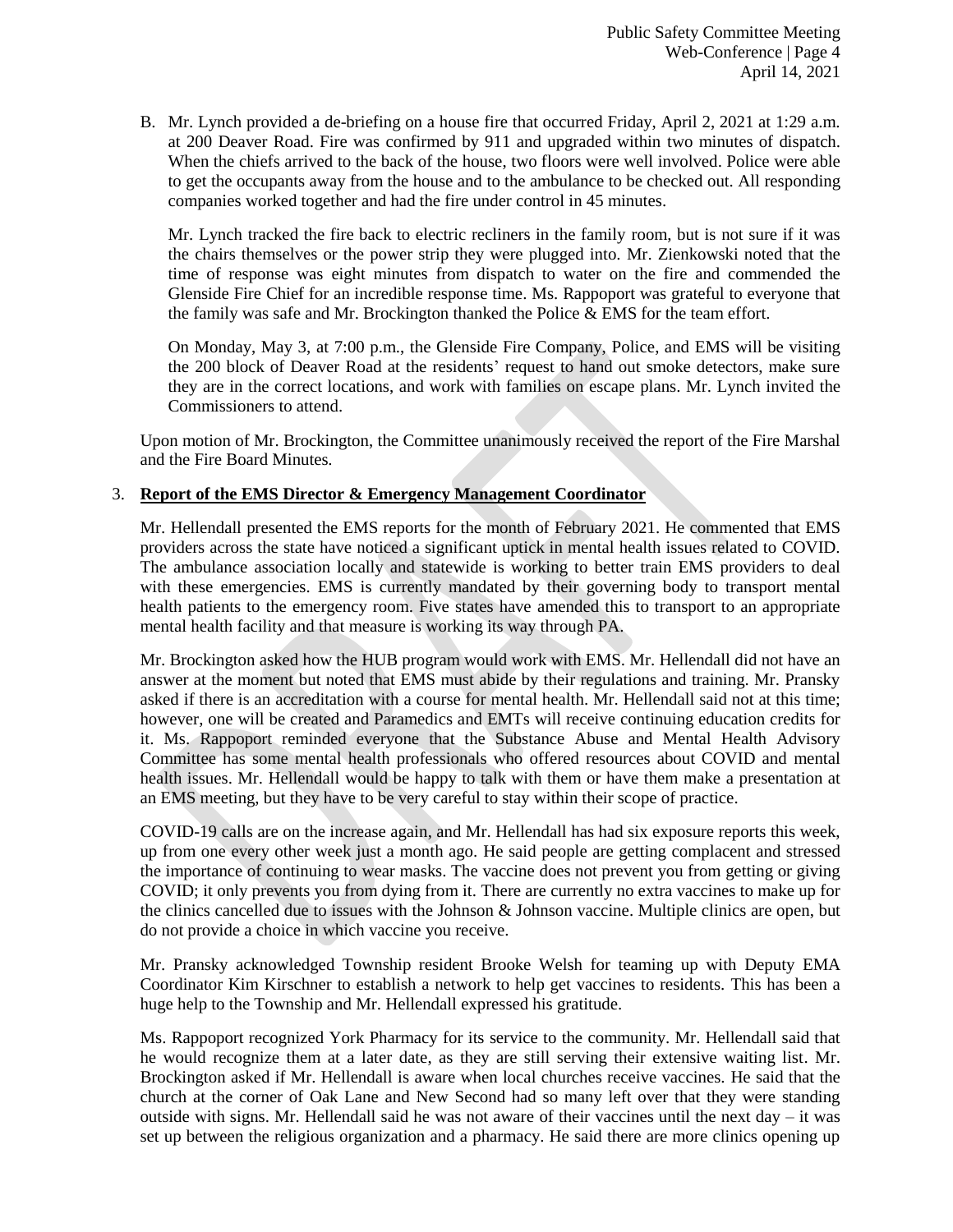and many of them are not fulfilling their quotas. If he knows of a clinic, he will be happy to advertise it, but the clinics have no obligation to tell the Township.

Upon motion of Mr. Brockington, the Committee unanimously received the report of the EMS Director & Emergency Management Coordinator.

#### 4. **Report of the Emergency Management Coordinator**

A. Consider recommending approval of the purchase of security cameras from Total Security Solutions, Inc. in the amount of \$7,492 as part of the Building Safety Plan for the Township Building and Public Works Building.

**Recommendation to the Board of Commissioners** Upon motion of Mr. Brockington, the Committee unanimously recommended the Board of Commissioners approve the purchase of security cameras from Total Security Solutions, Inc. in the amount up to \$7,492 as part of Building Safety Plan for the Township Building and Public Works Building, pending obtaining a price differential between a 3 megapixel and a 4 megapixel cameras.

### 5. **Report of the Township Manager**:

Mr. Zienkowski updated the Committee on the meeting hosted by State Representative Napoleon Nelson between Cheltenham, Jenkintown, Springfield, PennDOT, and SEPTA to discuss issues within the Townships. Issues discussed included road maintenance, trash pickup, drainage issues, catch basins, broken pipes, and traffic concerns, especially on Church Road. A template will be created by Cheltenham officials to identify the issues and offer solutions.

A question asked last month regarding murals on PennDOT walls & bridges is currently under review at the State level. As soon as they make a conclusion, they will let Township officials know. In the meantime, the Township will suggest projects to submit to PennDOT to review.

There was a concern at last week's Public Works meeting about the removal of the "No Turn On Red" sign at Ashbourne and Oak Lane Road. PennDOT has agreed to put the sign back up. The Township will install it and will have all paperwork at next week's Board of Commissioners meeting.

Mr. Zienkowski provided an update regarding the installation of the solar stop signs. A letter has been drafted to go to neighboring residents notifying them that the signs will be installed soon. The Board of Commissioners will be notified and it will be put out to the public prior to installation.

Upon motion of Mr. Brockington, the Committee unanimously received the Report of the Township Manager.

### 6. **Old Business**: None.

### 7. **New Business**:

Mr. Areman asked Chief Frye to discuss the countywide Unwanted/Expired Drug Take-back Day sponsored by the Montgomery County District Attorney's Office & Police Chiefs Association. It will be held on Saturday, April 24, 2021 and the Police Station has a disposal bin located in the front lobby. Due to COVID, the disposal box has been closed because it was at capacity. It will be emptied by the County before April 24 so it is available to residents. Ms. Rappoport asked why EpiPens are not accepted. Mr. Hellendall said that EpiPens and other needles must go into a red sharps container that cuts off the needle. These containers can be found at pharmacies.

Mr. Brockington inquired about the status of a new Township website. Mr. Zienkowski said it is currently in the works. He said he hopes to provide an update in the near future.